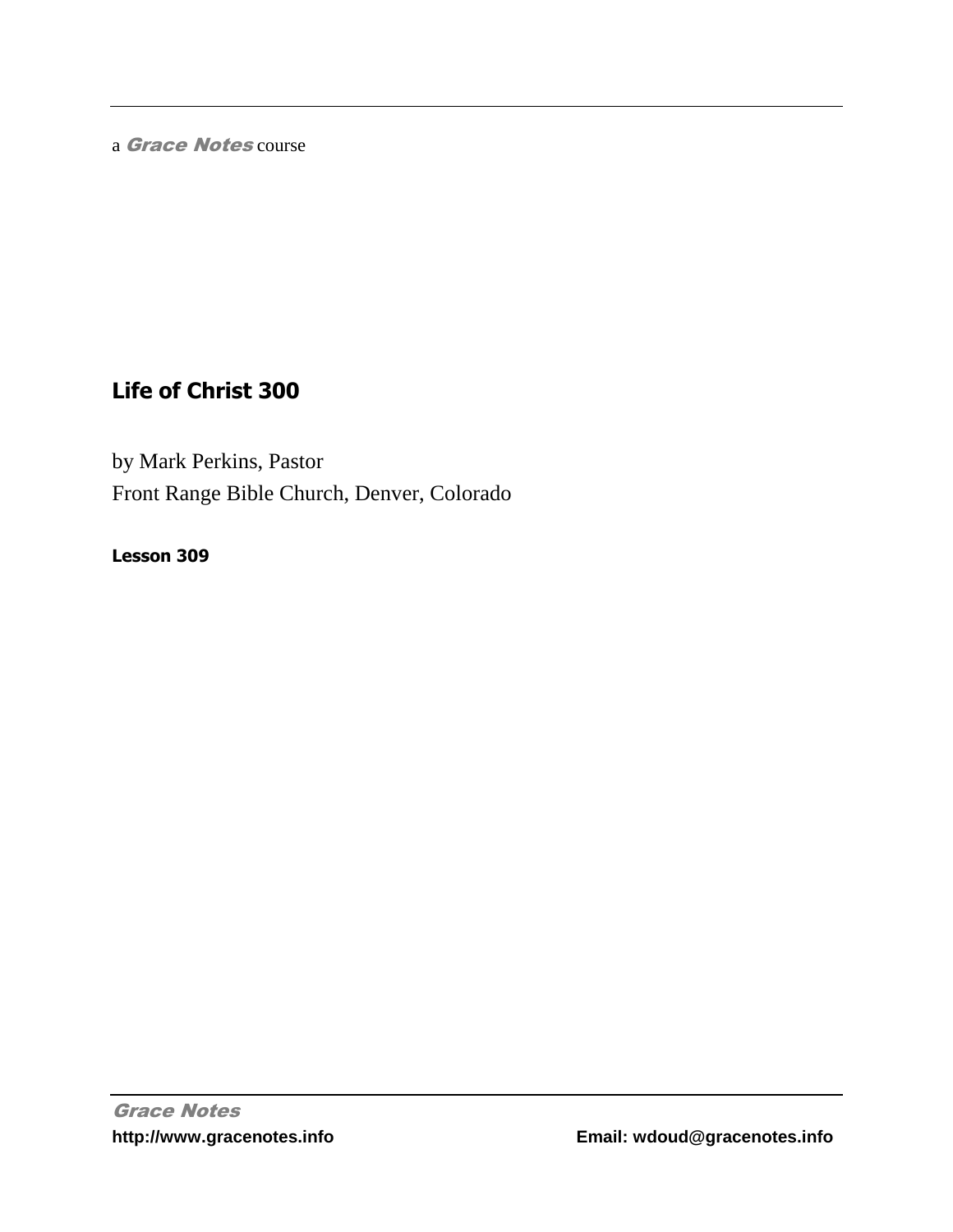## **Life of Christ 309**

### **Contents**

**Herod and John the Baptist [........................................................................................................1](#page-2-0)**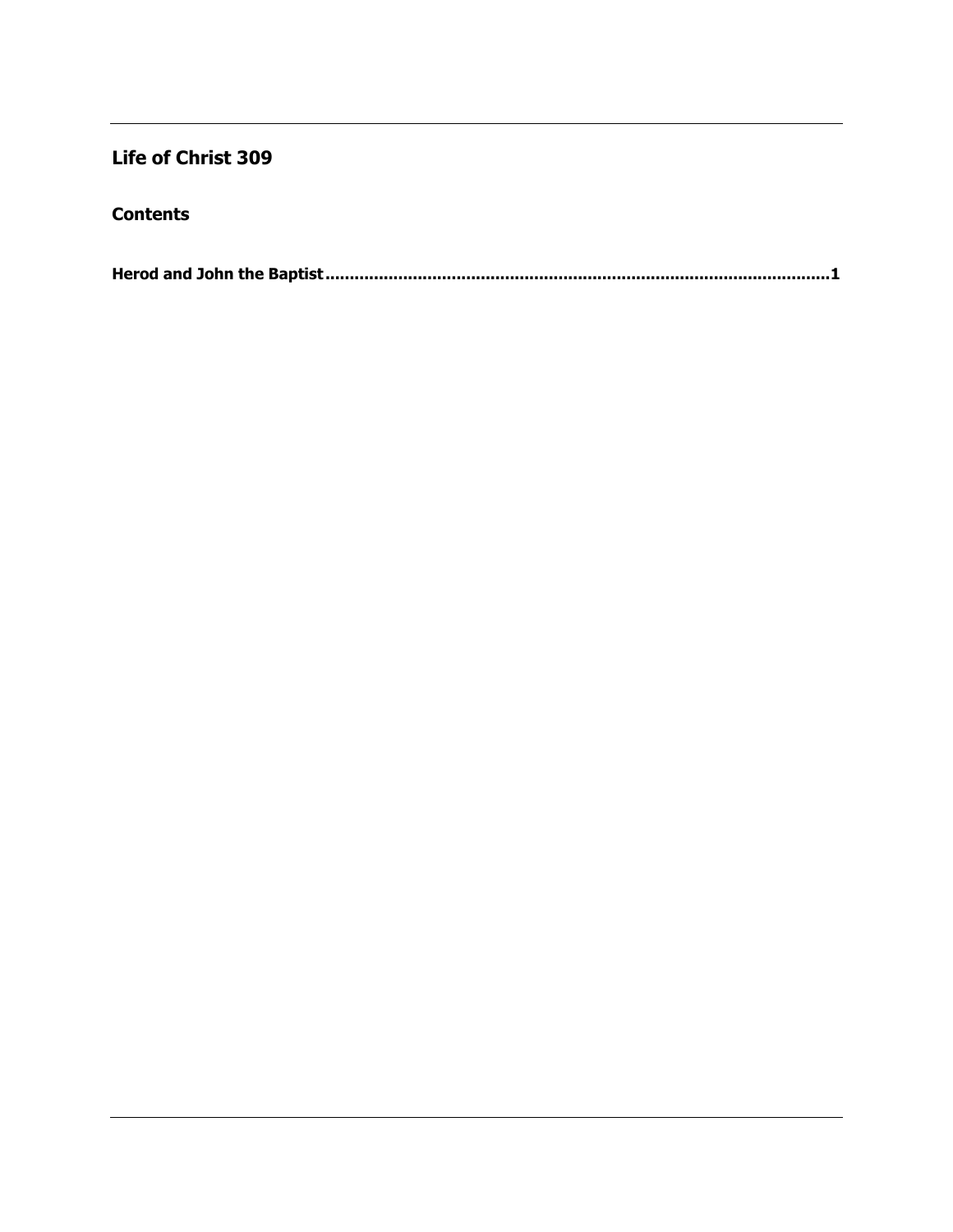#### <span id="page-2-0"></span>**Herod and John the Baptist**

#### Matthew 14:1-2

"(1) During that time Herod the Tetrarch heard the news of Jesus, (2) and said to his servants, 'This is John the Baptist; He was raised from the dead and for this reason the miracles are working in him.'"

#### Mark 6:14-16

And king Herod heard [the news of Jesus], for His name became perspicuous, and they were saying, 'John the Baptist is risen from death and 'for this reason the miracles are working in Him.' (15) But others were saying, He is Elijah;' and others were saying 'He is a prophet like one of the [old-time] prophets. (16) But Herod, after hearing [these things] was saying, 'The one whom I beheaded, John, he is risen.'"

Luke  $9.7-9$ 

"(7) Now Herod the Tetrarch heard all the happenings and he was going through difficulty because the things said by some that John was raised from the dead, (8) and by some that Elijah had appeared, and others that one of the prophets of old had risen again. (9) And Herod said, 'I personally beheaded John; but who is this man concerning whom I am hearing such things?' And he kept on seeking to see Him."

Exposition.

An identification and biography of Herod the Tetrarch.

This is the son of Herod the Great, Herod Antipas. He was the Tetrarch over Galilee and Perea, where the majority of the events of Christ's life took place.

Herod the Great had ten wives and seven sons. Four of those seven would play a role in the New Testament. All of the wives wanted their sons to be Herod's successor. This was a complication.

His first son Antipater was through his first wife Doris.

Herod repudiated her and Antipater when he married Mariamne I, the granddaughter of the famous Hyrcanus. This was in 37 BC Alexander and Aristobulus were born by her.

In 24 BC Herod married Mariamne II, by whom he had Herod Philip.

Just a year later, he married his fourth wife, Malthace, a Samaritan by whom he had Archelaus and Antipas.

And another two years after that, he married wife #5, Cleopatra of Jerusalem, by whom he had Philip the Tetrarch.

The other five wives bore him no sons, and only three are mentioned by name, Pallas, Phaedra, and Elpis. He also had daughters.

Herod's two favorite sons were those by Mariamne I, Alexander and Aristobulus.

Make note: Aristobulus married his cousin, Bernice.

Make note: This union produced a daughter, Herodias.

Herod had a sister, Salome, who hated these two favorite sons, even though her daughter Bernice was married to Aristobulus.

(1) She had designs for her own son, a certain Antipater, to ascend to the throne of Herod. He is not to be confused with Antipater, Herod's first son by Doris.

(2) Salome maligned Mariamne I before Herod, and Herod believed her and had Mariamne I killed.

(3) The two sons were naturally indignant, and threatened to bring charges before Caesar that would cause him to lose his throne.

(4) And as a consequence Herod changed his will so that Antipater by Doris was named the sole heir to the throne. He then sent Antipater to the emperor to have the will ratified.

(5) Realizing that being gone from Herod's presence was a dangerous thing, Antipater wrote slanderous letter against Alexander and Aristobulus from Rome.

(6) As a result of this slander, Herod had these two tried before Caesar Augustus in 12 BC Amazingly, the court system worked, and they were found not guilty on all counts, and more than that, they were reconciled to their father, and to Antipater as well.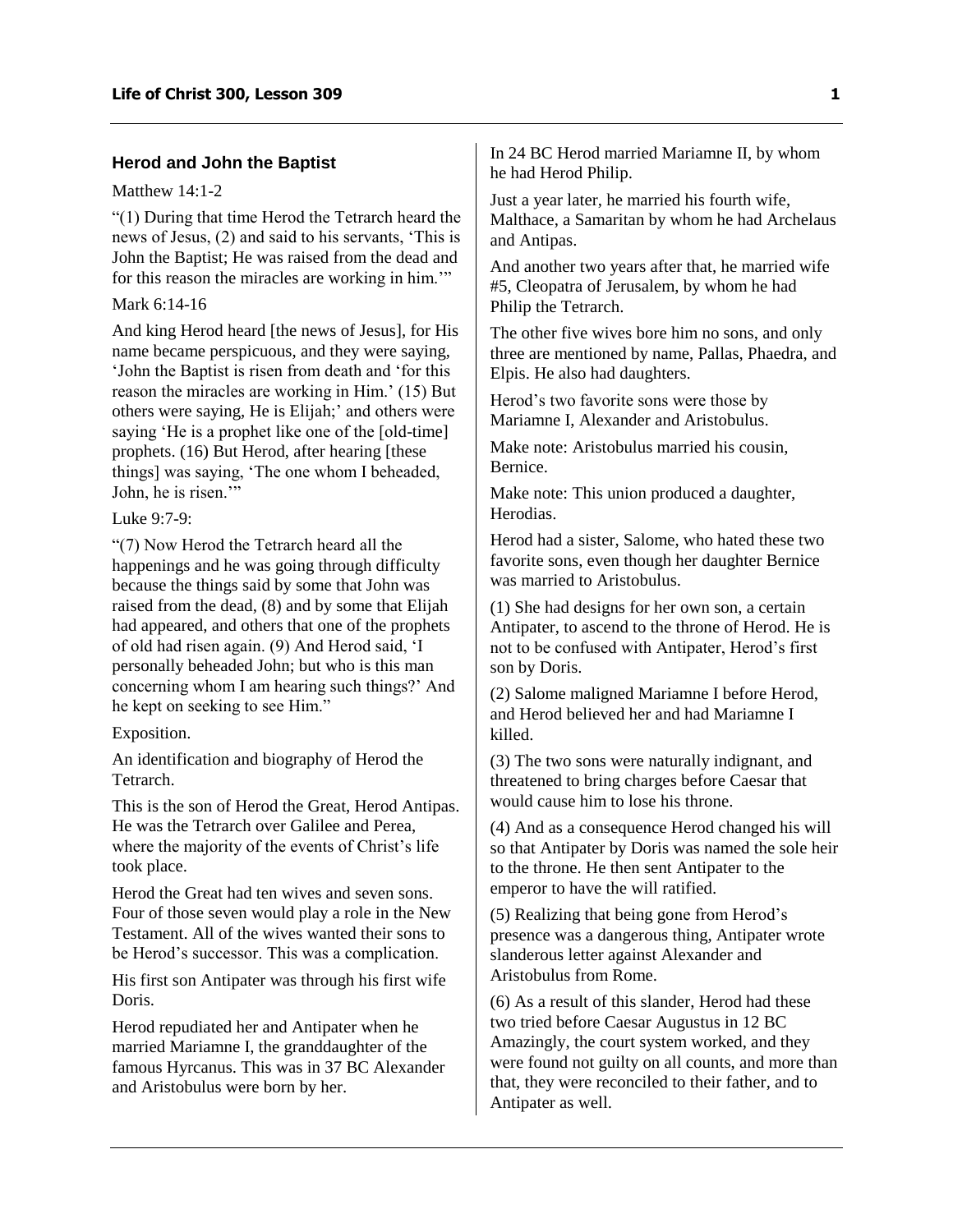(7) Herod changed his will to name all three sons equally.

(8) But Salome, Herod's sister, was not finished yet. Together with brother Pheroras and son Antipater, the slander began again against the two sons of Mariamne I.

(a) This time they obtained the testimony of one friend of Alexander's, and on the basis of a single eyewitness they convinced Herod that the two were plotting Herod's death and planning to lay claim to the throne before Rome.

(b) Alexander was cast into prison, but thanks to Alexander's father-in-law, he was set free and reconciled to Herod.

In the next round, Antipater convinced his friend Eurycles from Sparta to play Alexander and Aristobulus against Herod. They fell for it, and were caught in the plotting phase.

(1) Herod became so suspicious that he once again imprisoned the brothers, and accused them of treason.

(2) Herod sent to Rome seeking the Emperor's advice regarding his sons, and Augustus gave Herod full authority to deal with his sons as he wished, but advised to him to conduct a Roman trial outside of his own territory. He feared that without a change of venue there would be a rebellion.

(3) The trial was conducted in Berytus (Beirut), and a guilty verdict was passed. The two sons Alexander and Aristobulus were executed by strangulation in 7 BC

(4) Herod's fourth will now named Antipater by Doris his sole successor.

But Antipater was an impatient man...

(1) He held secret conferences with Herod's brother Pheroras. They intended to kill the old man.

(2) Salome, Herod's sister, got wind of these meetings and spilled the beans to Herod.

(3) Thus Herod's relationship with his sole named heir became somewhat strained.

(4) Antipater then arranged to have emperor Augustus summon him to Rome, with the excuse that the new will needed ratification. He was then conveniently out of town.

(5) Pheroras, Herod's brother and Antipater's uncle died. Herod conducted an investigation, and discovered that not only did Pheroras die of poison, but also that same poison had been intended for him.

(6) Herod recalled Antipater under false pretenses, and he thus returned without suspicion. He was thrown into prison, tried the next day and found guilty. It took some time, however to gain permission to execute Antipater, but eventually it was done.

(7) And so Herod had another will drawn up. Since his two oldest living sons had been turned against him by Antipater, that is, Herod Philip by Mariamne II and Archelaus by Malthace, he excluded them from will #6. Everything now went to Antipas by Malthace.

Herod was by now old and feeble and full of disease. Nothing could ease his discomfort, soul and body.

It was around this time that Christ was born, and everyone was talking about the new-born true king of the Jews. Herod's paranoia was at an all-time high, and so he was motivated to kill all those children in Bethlehem.

And at the same time, two rabbis incited the people to tear down the Roman eagle from the temple gate. The offenders were seized and burned alive.

And just then he made his final will, naming Archelaus of Malthace as king, Antipas of Malthace as Tetrarch of Galilee and Perea, and their half-brother Philip of Cleopatra of Jerusalem as the Tetrarch of Gaulanitis, Trachonitis, Batanea, and Paneas.

But of course the last will was disputed, because it was made just five days before Herod's death, and it needed the emperor's ratification.

Archelaus was the de facto ruler during this time. During the next Passover, a crowd gathered before Archelaus and began to demand retribution for the deaths of those killed by his father during the eagle incident.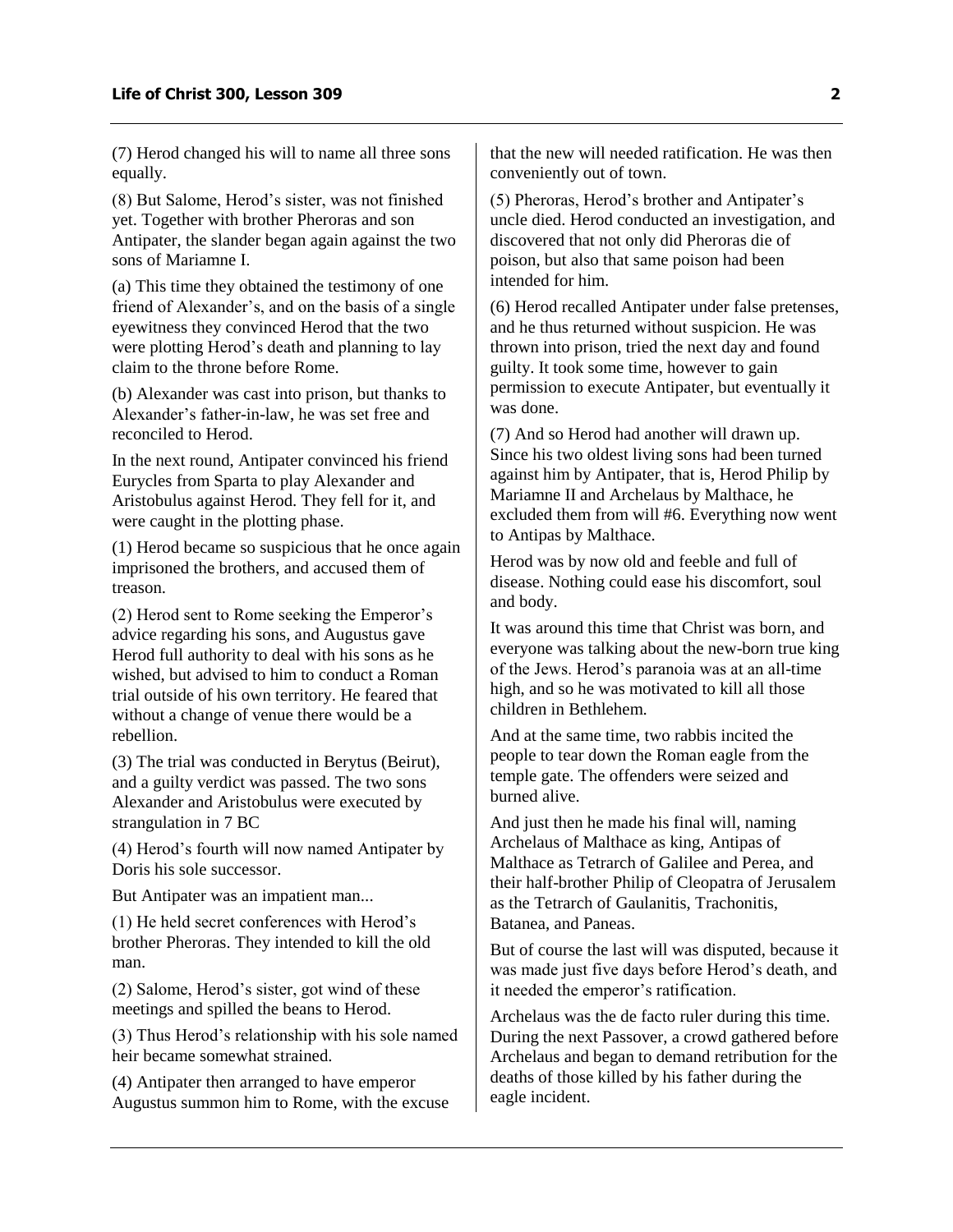The crowd turned ugly when Archelaus refused this retribution, and so he ordered the troops in. Three thousand people were killed. Not a good start.

Immediately after this, Archelaus and Antipas went to Rome together, each to claim before the emperor the will which benefited himself. Archelaus said the last will always counts, while Antipas said the last will was not made by a mentally well Herod. It must have been an interesting boat ride. Philip was left behind to manage matters.

While these were in Rome, another riot broke out during Pentecost, and this went on for about two months and many more deaths.

The Jews therefore sent a delegation to Rome, pleading for their lives and their autonomy.

Philip got nervous about everyone being in Rome, so he went too.

Augustus, thoroughly tired by the whole mess by now, issued a compromise.

(1) Archelaus was made ruler over Idumea, Judea, and Samaria with the special title of Ethnarch. He was promised kingship if he ruled well.

(2) Antipas was made tetrarch over Galilee and Perea.

(3) And Philip was given Gaulanitis, Trachonitis, Batanea, and Paneas as tetrarch. (See map)

Archelaus reign as ethnarch was characterized by brutality and tyranny, even though like his father he tried to bribe the people by building things.

In AD 6 the Jews and Samaritans joined together in a delegation to Rome, where they complained to the emperor. Antipas and Philip the Tetrarch also went because they felt Archelaus had neglected their territories.

Archelaus was then deposed and exiled to the south of France.

Archelaus territory then became an imperial province under direct Roman rule.

Antipas was the ruler over Galilee, the central area of most of Christ's ministry.

He first undertook a rebuilding program to fix the destruction of the revolt of 4 BC Sepphoris was

the largest city of Galilee. It was rebuilt, and since it was just 4 miles from Nazareth it is likely that Joseph, a carpenter, worked on the project.

Tiberias was a new city founded under his building program. But while they were building, the builders struck on the site of an old cemetery, and thus the whole area became unclean to the Jews. He therefore enticed people there by offering free homes and lands and tax exemption for the first few years.

Antipas married the daughter of the Nabatean king Aretas IV, an Arab. This added to Antipas' realm, and to Caesar Augustus' tax base.

In AD 28 or 29, Antipas decided to go to Rome, and on the way to visit his half-brother Herod Philip, who lived down on the seacoast.

Now Herod Philip had married his brother Aristobulus' daughter, whose name was Herodias. You remember her. Well... Herodias was a very beautiful woman, and Antipas fell in love with her; his own niece and sister-in-law.

Now Herodias was a typical scheming member of the Herod family, and she secretly agreed to divorce Herod Philip and marry Antipas, provided that he divorce the daughter of Aretas IV.

Somehow, Antipas' first wife discovered the plan, and fled to her father. Aretas took the whole deal as an insult, and a few years later attacked and defeated Antipas in a battle.

But John the Baptist took offence at this incestual marriage, and let off steam about it. This is why he was thrown into prison - Matthew 14:3.

Later Herodias would connive to have John killed as retribution for stirring up the people against her behavior - Matthew 14:1-12.

Antipas was greatly fascinated with the ministry of Christ, and longed to see His miracles.

(1) And when Pilate had custody of Christ and understood our Lord to be a citizen of Galilee, he sent him to Antipas, for it was under his jurisdiction. Herod Antipas was there for the feast of the Passover.

(2) Luke 23:8-12 records what happened. "(8) Now Herod was very glad when he saw Jesus; for he had wanted to see Him for a long time, because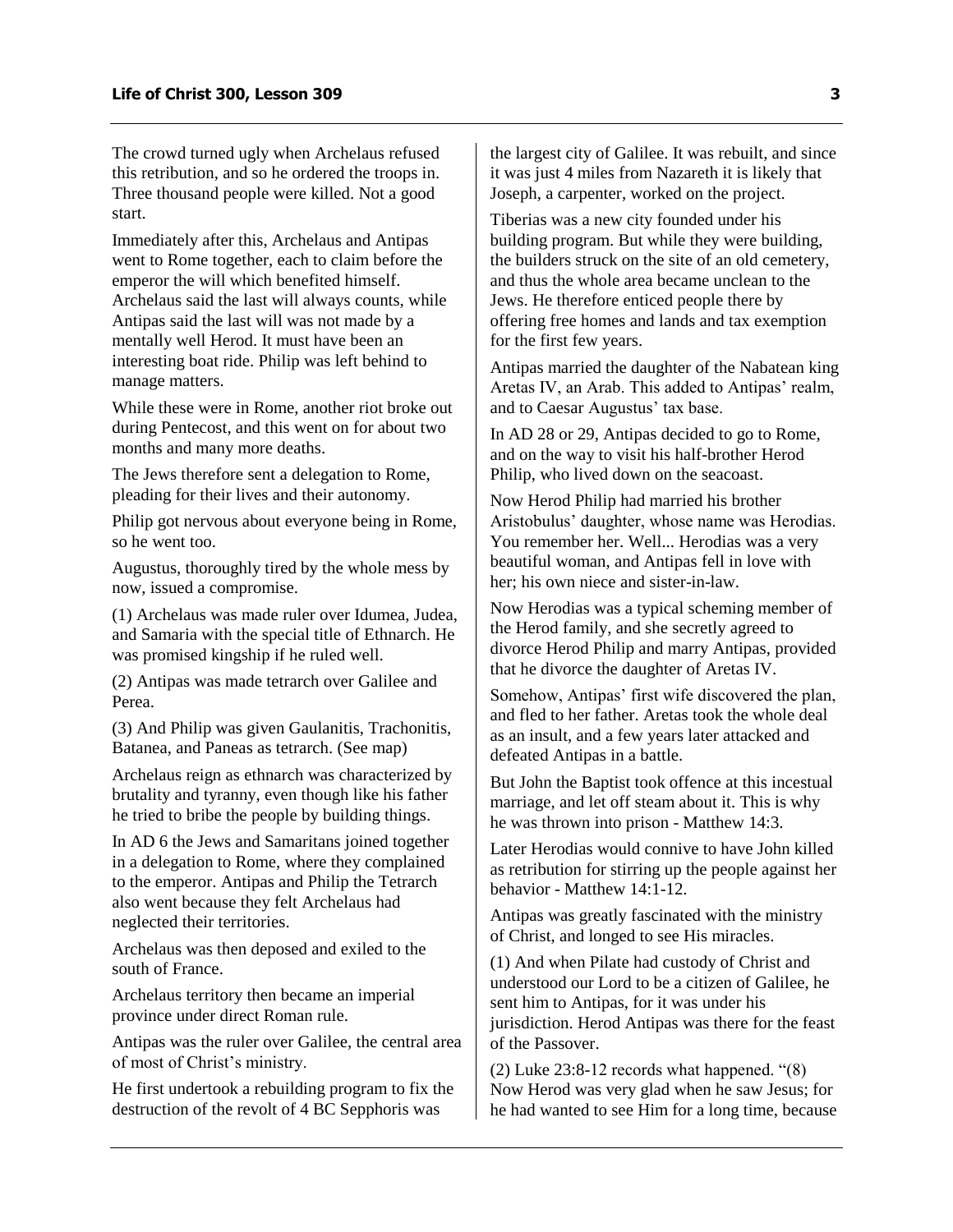he had been hearing about Him and was hoping to see some sign performed by Him. (9) And he questioned Him at some length; but He answered him nothing. (10) And the chief priests and the scribes were standing there, accusing Him vehemently. (11) And Herod with his soldiers, after treating Him with contempt and mocking Him, dressed Him in a gorgeous robe and sent Him back to Pilate. (12) Now Herod and Pilate became friends with one another that very day; for before they had been enemies with each other."

(3) Antipas identified himself with the Jews by treating their enemy as his enemy also. He may also have been outraged that Christ gave him no show.

A review of the life of John the Baptist.

His ministry.

John the Baptist's ministry was the fulfillment of prophecy; it signified and pointed to the arrival of the Messiah.

John the Baptist had a ministry from God to prepare Israel for the millennial kingdom and its king.

The ministry of John the Baptist had nothing to do whatsoever with the church. In essence it is in its own watertight compartment apart from the church. It drew its precedence from the dispensation of Israel.

John drew his sense of destiny from an Old Testament prophecy concerning his ministry. Isa 40; Mal 3:1. "Prepare the way for the Lord."

Since John and Jesus were cousins, it is likely that they knew one another as children and young men. John knew exactly who the Messiah was, and probably long before he ever preached his message.

John began his ministry of repentance and baptism in the Spring of 26 AD

You must understand that John was the greatest prophet of the age of Israel. His person and message were greater even than Isaiah or Jeremiah or any other. Our Lord testified to this in Matthew 11:11.

John had a great following; he was wildly popular among the people of Israel and even among some Romans.

His mission was to point the way to one even greater. From the seeming greatest to the even greater.

Long after John was gone, people still gravitated towards his ministry, even to the exclusion of Christ. In some ways, people still do, whenever they are legalistic and place great value on outward acts of piety.

His downfall, John 3:26-31.

Verse 26: "And they came to John and said to Him, 'Rabbi, He who was with you beyond the Jordan, about whom you yourself have testified, behold, He is baptizing and all are coming to Him."

(1) These guys are out of fellowship about losing their ministry to Christ and His disciples.

(2) Their concentration and focus is entirely on John, in the first part. 'He who was with you...' 'About whom you have testified...'

(3) But then they notice that this ministry is tapering off and they do not like it. "He is baptizing [sneering tone], and all are coming to Him."

(4) But something else. Christ has now begun His own ministry. Why is John still at work? Why has John not ceased now that Christ has begun? Perhaps this is John's one flaw. He did not know when to hang it up.

Verse 27: "John answered and said, 'No man can receive a single thing unless it has been given to him from heaven.'"

(1) This is a hard line grace answer. The real man in question is Jesus Christ.

(2) It reveals the unasked question of the disciple-Jew alliance: Why Christ and not John?

(3) John tells them: All are going to Christ because it comes from heaven.

Verse 28: "You yourselves witnessed me saying, 'I myself am not the Christ, but that I have been sent ahead of Him.'"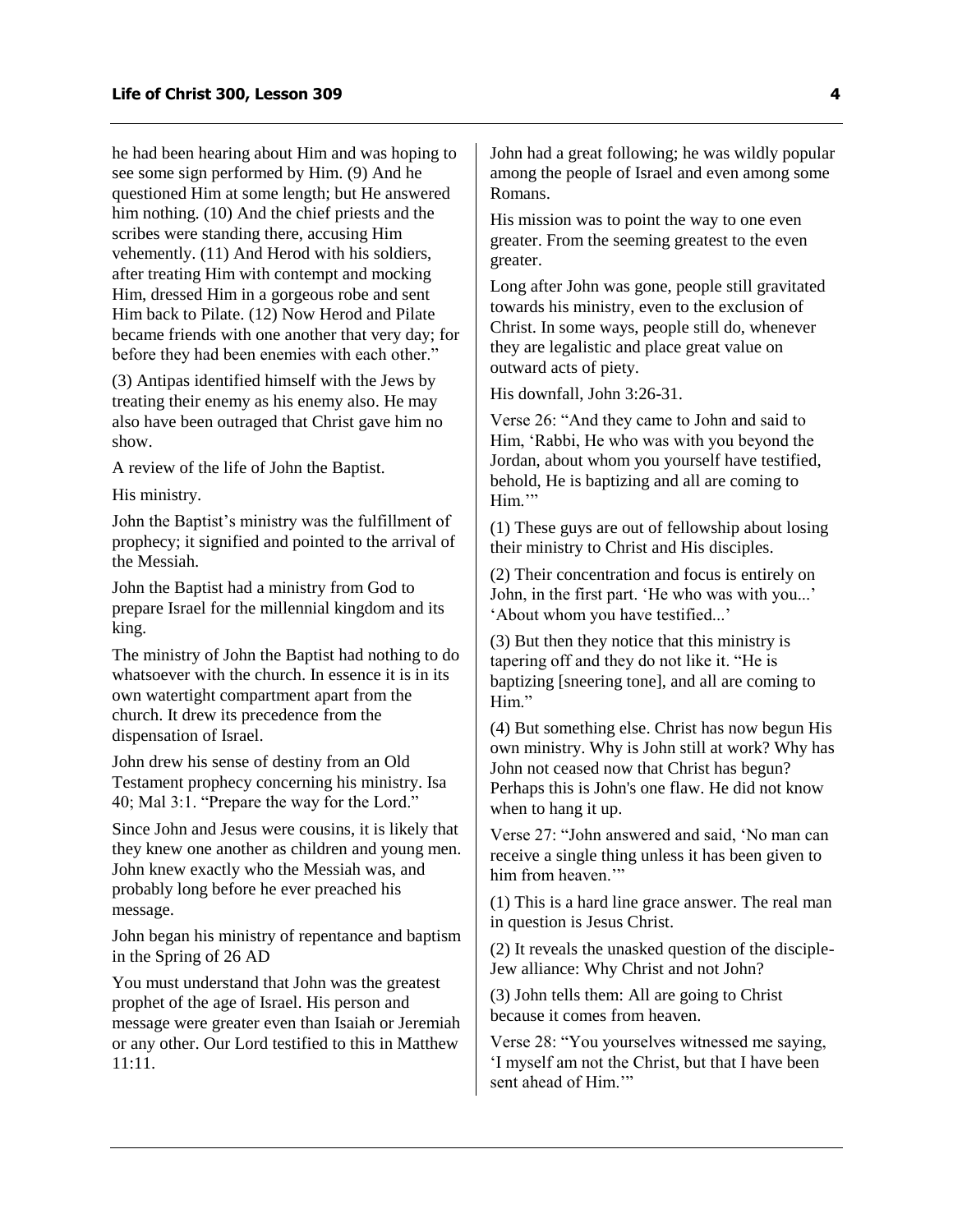(1) Again, John draws attention to Christ, and his relationship to Christ. Here he reprises his role as the way-paver, even for some of his disciples.

(2) The conclusion is that John says the right things, but that he has appearance of being selfcentered. If John was doing the right thing at this time, this would be a marvelous statement; but since he is not, we may call it somewhat selfcentered.

(3) John has applied his mission in this way: he sees himself as the one who must prepare the way for every individual in Israel. That before anyone goes to Christ, they must go through him.

(4) He sees a continuing role for himself in Christ's kingdom. He is the screener, the way paver, the man who prepares the hearts of all for Christ, even as Christ is on the scene.

(5) Christ is there to be seen face to face; His ministry is in the open. Why should Israel go through a human being to see Him?

Verse 29: "The who has the bride is the bridegroom; but the friend of the bridegroom, the one who stands and hears him rejoices with joy through the sound of bridegroom's voice. Therefore this joy of mine has been made full."

(1) The bride at this point is Israel; the groom is Christ; the friend is John.

(2) The friend is what we would call the best man. In the Jewish wedding, the friend would stand next to the bridegroom and hear his vows. At this he would rejoice, as any best man would.

(3) John says:

(a) That he does not have the prize at this wedding of all weddings: Christ does. The bride is Israel.

(b) But that he still rejoices for Christ, and that the joy of hearing Christ's voice has been made full at this time.

(c) Again, though, there is hint of bitterness. John perhaps has indulged in self-pity here. Oh, he is not the bridegroom, and he does not get the bride, but at least he vicariously experiences the bridegroom's joy. "Even though I do not get Christ's joy, I am happy for him. My limited joy has been made complete."

(4) Why the negative assessment of John's statement? Because of his actions. If John had ceased his ministry at the beginning of Christ's ministry, then these statements could have been taken in the most positive light possible. Now because of John's action, they have the appearance of tarnish and rust. There is a dark side to them.

(5) John may say this marvelous thing, but it seems as though he is still in love with the bride, and dating her though she is walking down the aisle.

Verse 30: "It is necessary for that one to increase, but for me to diminish."

(1) Note the two verbs that reflect the necessity.

(a) The first is AUXANO, to grow. This verb described the growth of living things, of plants and trees, of children. It shows a gradual growth over a period of time.

(b) The second is ELATTOO, to shrink. This too is a verb of gradual change. It describes the action of shrinking over time, of growth in reverse.

(2) What John has done here is nothing less than put a spin on the events of the past few days. But let's look again at the facts!

(a) In verse 23, people are coming out of nowhere to be baptized by John.

(b) In verse 26, they are all going to Christ.

(3) This is not a gradual growth and diminishment! This is an all at once radical change!

(4) But why does John put his spin on these events? It can only be because he wants to hold on to the following and the ministry that he thinks he has.

(5) John sees his accession as gradual; what has already happened was immediate and absolute.

(6) John uses a rather impersonal mode of reference to Jesus Christ. It is the far demonstrative pronoun, EKEINON.

(7) In fact, in this entire discourse, John uses the word Christ only once, and never the word Jesus.

(a) In verse 27, John says, "a man cannot receive a single thing." The application is Jesus.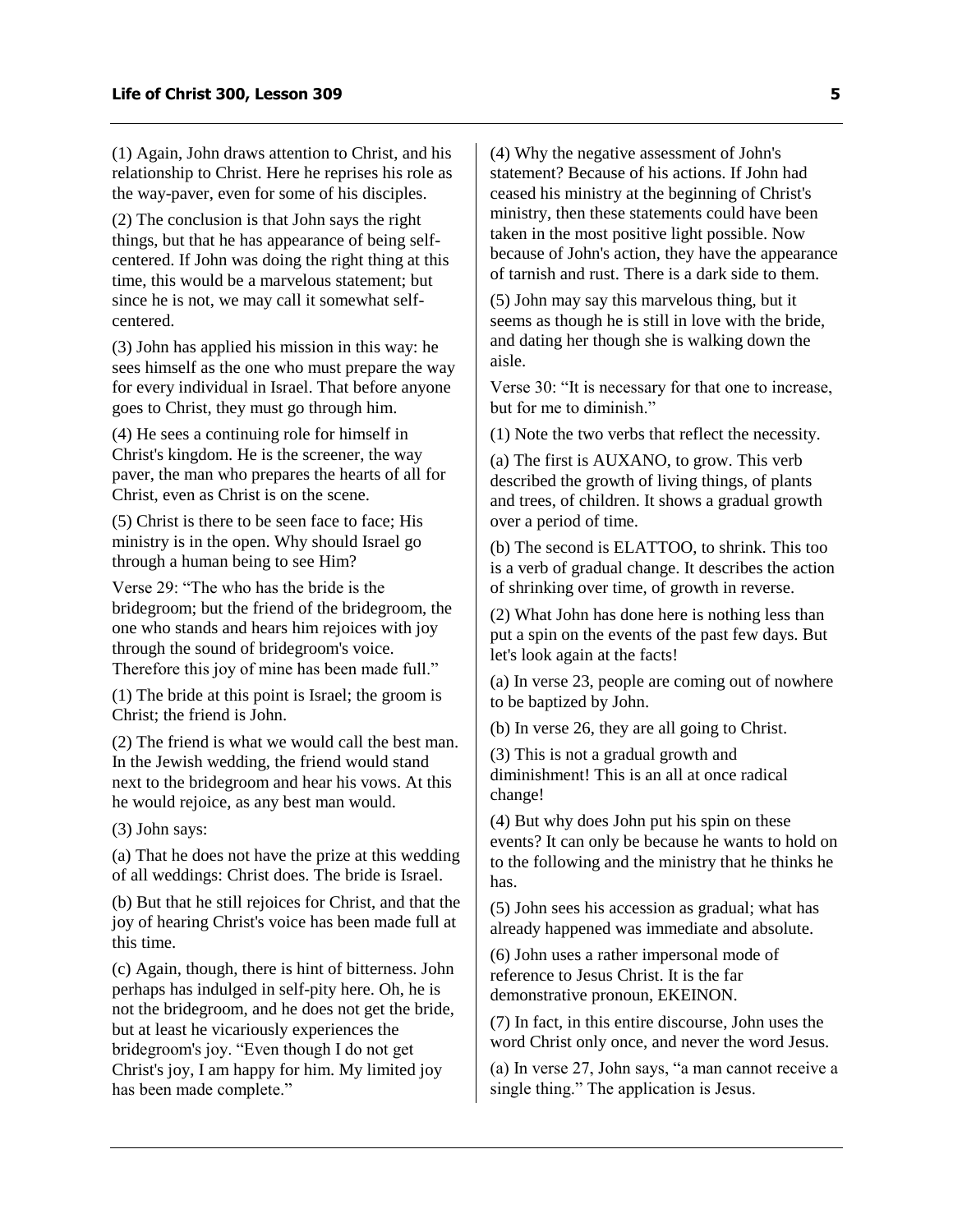(b) In verse 28, John says, "I myself am not the Christ." But the real focus of the sentence is John, through his use of the intensive pronoun.

(c) In verse 29, John employs a short parable, where Christ is the bridegroom, but Christ is never mentioned by name.

(d) In verse 30, John uses the far demonstrative.

(8) Jesus was John's own cousin. They were family, and yet John the Baptist uses only titles and roundabout ways to describe our Lord.

(9) John uses emphatic, intensive, and selfcentered modes of expression to describe himself.

(10) Apparently, all the popularity and approbation had gone to John's head. He would lose that same head about a year later.

What follows now is an injection of John the Apostle's. He inserts his own discourse, and in a way it concentrates on what the Baptist has just said. In opposition to John's self-centered words, the Apostle concentrates very much on the person and character of Christ.

Verse  $31$  "The one who comes from above is above all; the one who is from the earth is from the earth and speaks of the earth. The one who comes from heaven is above all."

(1) A. Now for John the Apostle's editorial comment. He tells us in this verse that what the Baptist has just said it cosmic propaganda, and entirely wrong.

(2) First is Christ. Christ comes from above, and is above all. He is above the selfishness and pettiness of the Baptist. He is above all human flaws.

(3) Second is the Baptist. He is from the earth and he speaks the worldly point of view. Make no mistake. John paints the Baptist here as he is: worldly and trapped in the cosmic system. Spouting forth to his last few followers the propaganda that he hopes will keep them.

(4) Third is Christ again, and you can see immediately John the Apostle's desire to keep his gospel centered on Christ, and above all in its own right. John needed to get out the truth on the last days of the Baptist's ministry, but did so in such a way that was objective and did not linger on the

sad details of the demise of this great prophet of Israel.

(5) Knowing what we now know now will make it easier to understand why in a few more days John will be thrown into prison, and his enigmatic message to Christ once there.

When John is in prison, he really loses his focus, and his faith.

Luke 7:18-35: "(18) And his disciples reported to John about all these things. And summing some two of his disciples John (19) sent to the Lord, saying, 'Are you the coming one or do we expect another?' (20) And after they appeared beside Him the men said, 'John the Baptist sent us to you, saying, 'Are you the coming one or do we expect another?' (21) In that hour He healed many from illness and disease and evil spirits and to many blind He freely gave to see. (22) And after formulating an answer, He said to them, 'After you arrive proclaim to John what you saw and heard; blind men see again, lame men walk, lepers are cleansed and deaf men hear, dead men are raised, poor men are evangelized. (23) And blessed is anyone who does not stumble over Me. (24) And after the messengers of John left, He began to speak to the crowds about John, 'What did you go out into the desert to witness? A reed stirred by the wind? (25) Really, what did you go out to see? A man wearing white clothes? Behold those in glorious clothing and possessing luxury are in the palace. (26) But what did you go out to see? A prophet? Yes I say to you, and more than a prophet. (27) He is the one about whom it has been written, 'Behold I send my messenger before your face, who will prepare your way before you.' (28) I say to you, among those born of women, no one is greater. But the least in the kingdom of God is greater than him.

John the Baptist has lost his perspective from Jesus. This is because he hears all these great things about Christ, and yet he does not see Christ as the Messiah.

And why is that? How could you deny Christ as the Messiah when you hear all of these things about him?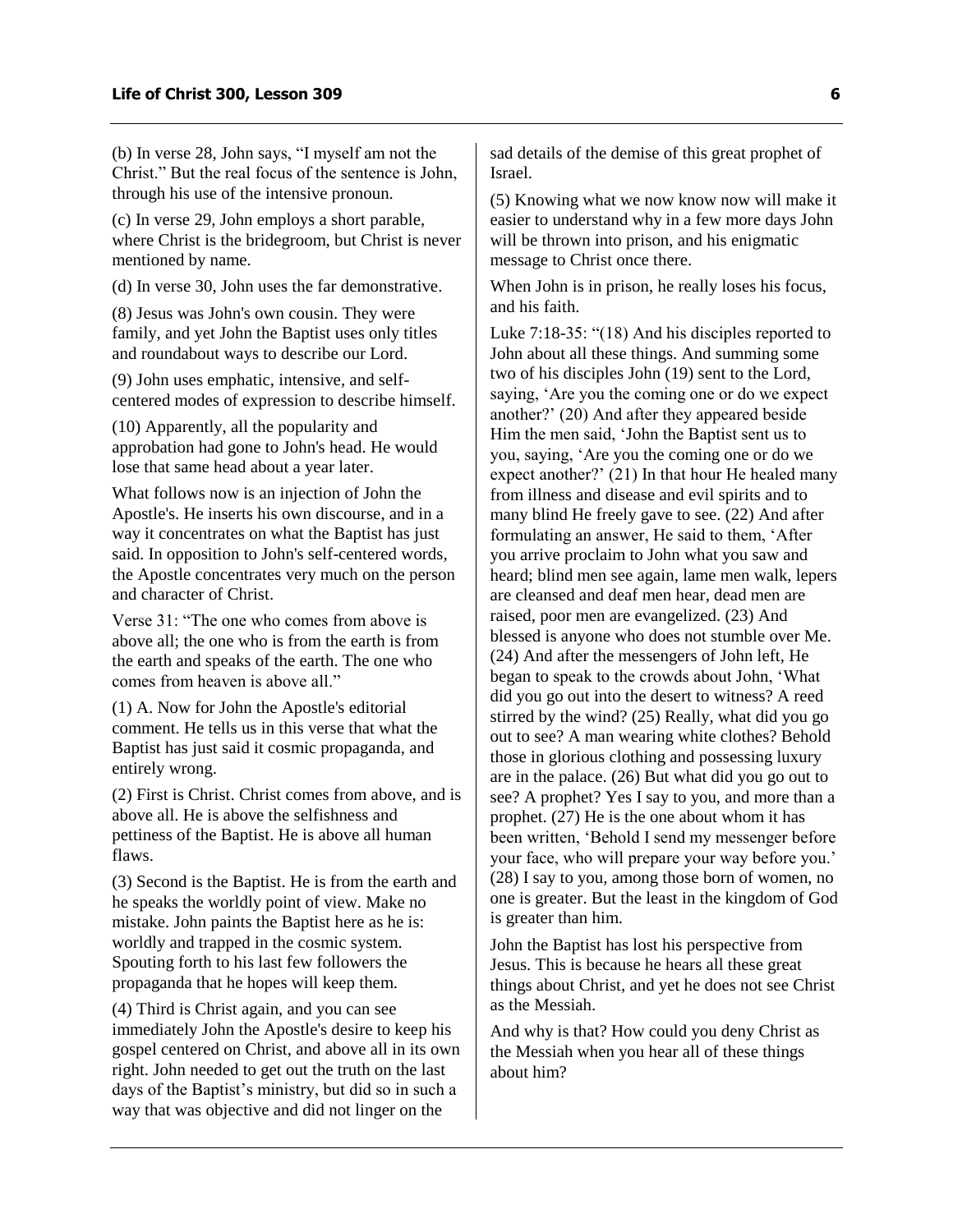It had to do with personal circumstances. John was in prison, put there by his enemy and the enemy of Israel. That in John's mind Christ had done nothing to free him (which was the law of volitional responsibility), nor to free his people from the Herodian tyranny was enough to deny Jesus as the Messiah.

This is the classic cosmic rationale.

(1) John was suffering because of his own stubborn efforts in clinging too long to his ministry, and his shift of focus from the Pharisees to the Herodians.

(2) But John refused to see that in his state of spiritual blindness, and so he shifted the blame to Jesus.

(3) He concluded that Jesus could not be the Messiah, because He had not freed him, when that was so obviously what any Messiah should do.

(4) Suddenly God was not God because John had not gotten his way. And because of his spiritual malfunction, John had become like his worst enemies, the Pharisees.

(5) John must indeed have been suffering from spiritual blindness.

Herod hears the news of Jesus. "During that time Herod the Tetrarch heard the news of Jesus, for His name became perspicuous, and he was going through difficulty because of the things said by some: and they were saying, 'John the Baptist is risen from death,' and, 'for this reason the miracles are working in Him,' and 'He is Elijah,' and still others, 'He is a prophet like one of the [old-time] prophets."

What makes Herod Antipas nervous is that he has recently ordered the beheading of John the Baptist, and indeed this was carried out in his presence.

How utterly out of touch is this man with the spiritual doings in his kingdom!

The name of Jesus had become PHANERON, 'perspicuous.' The fame of Christ had grown throughout the land, and it was only two years previous that John the Baptist had much the same kind of fame.

Herod was going through a difficulty in his life, DIEIPOREI. The original verb is APOREO, which means to be at a loss, uncertain, full of doubt.

This is perhaps an understatement.

The uninformed were claiming that John the Baptist had risen from death, or he is Elijah, or he is a prophet like one of the old-time prophets.

These speculations are somewhat old. Folks had been talking the same way about Christ ever since His ministry had begun.

And you should certainly note that they are rationalizations on the true nature and ministry of Christ.

People will go to great mental lengths in order to deny that Christ is the Messiah, and the Son of God and Savior of the world.

For our own generation, there are many more explanations of Christ, and all are shams that avoid the true issue of His life.

The issue of Christ's life is the character of God.

(1) The conscience of God contains His norms and standards for thought, word, and act. This is righteousness. When the righteousness of God is expressed toward others, this is justice. The conscience of God evaluates all of His perception and experience, inward and out, with Himself and with others.

(2) The motivation of God is the complex of thought that moves Him to action. This is the interaction of His conscience with His perfect perception of the true needs of others. The true needs of others causes God to intervene on their behalf.

(3) The analytical ability of God is expressed by the term grace. Grace is not just what God does for us, but how He does it as well.

(a) God both perceives our problems and provides for their solution perfectly.

(b) God is absolutely proficient at problem solving. His approach concentrates on His thinking, His Merit, and His power. He recognizes the value of human volition, and integrates what He knows will work with the possibility and responsibility of human will.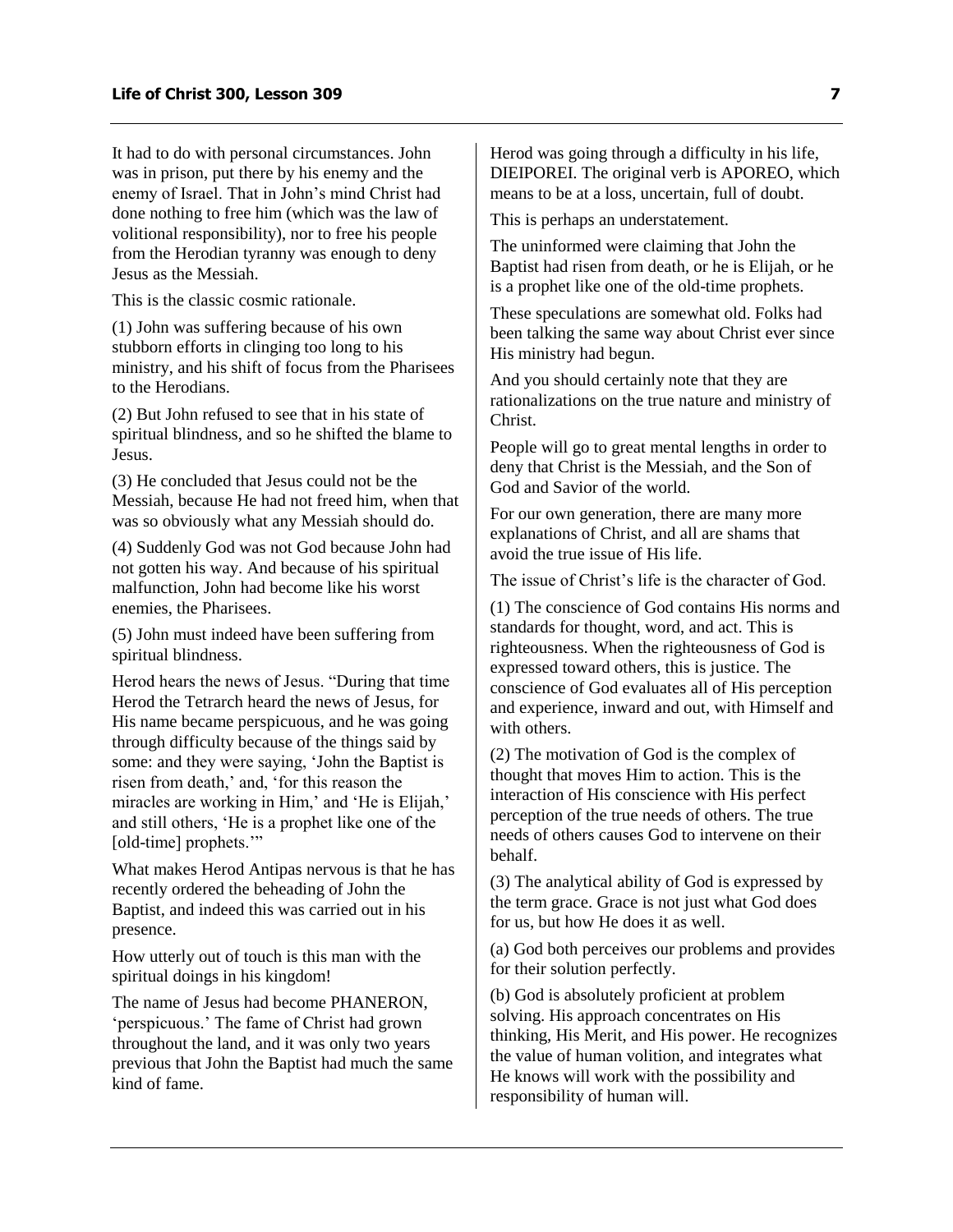(c) So God analyzes what He knows will work, and proposes it to the human race.

(4) God's mind is in a perfect state of organization. Order is the perfect application of grace expressed in the plan of God.

(a) Let's examine this portion of God's character in a little more detail.

(b) In warfare there is a desperate need for victory; therefore strategists have over time developed certain immutable principles related to the attainment of victory. These we may apply as though they are from God, because God is the best of all at war.

· He understands the principle of objective.

- The objective constitutes the guide for the interpretation of orders, for the formation of decisions, and for the employment of the means available.

- God has a set objective for every human life. This is understood as predestination. The objective is completed love for Him, love for Him in any situation in life. This is spiritual maturity. Therefore, every part of grace is aimed at this objective.

- This in turn fulfills His objective, which is vindication in the angelic appeal trial.

· He understands the principle of offensive.

- Offensive action is the only means by which a decision is gained in warfare. The offensive increases the effectiveness of the force that adopts it because it raises morale, permits concentration of effort, and allows freedom of action.

- Our application of this principle is to gain and perpetuate spiritual momentum inside His plan.

- Spiritual momentum is defined as the demand of truth, the spiritual necessity of moving forward. One days' spiritual growth demands, makes necessary the next.

- You take the offensive whenever you learn and apply the truth. This is the means by which you attain the objective.

- Offensive means having right priorities and setting aside the distractions of life.

· He understands the principle of mass.

- Mass defines combat power. The concept includes the numbers, the weapons, the tactical skill, the fighting ability, the resolution, the discipline, the morale, and the leadership of the fighting force.

- Successful employment of mass means putting maximum mass at the proper time and place to achieve the objective.

- Mass for the Christian means the combination of divine power and human concentration toward the application of truth during undeserved suffering.

- Mass means that all of the appropriate elements of grace come together at the point of attack to produce maximum love for God.

· He understands the principle of economy of force.

- The economy of force is the efficient means by which military mass is deployed in a main effort. Men and means are directed in such a way that there is no compromise to the main effort, and as little as possible elsewhere.

- Economy for the Christian means focusing your life on the point of attack, which is spiritual growth.

· He understands the principle of movement.

- This refers to the maneuver of combat arms and their support. This means to bring military mass into close contact with the enemy to secure a decisive result, and to put the mass where it can attack with maximum advantage. This always has the idea of being in the right geographical location for the achievement of the objective.

- The movement of the Christian focuses on the geographical will of God. And the geographical will always has to do with the objective. You must always place yourself geographically at the point where you will have the maximum opportunity to fulfill God's plan.

· He understands the principle of unity of command.

- Unity of command is more than cooperation (see principle #10). It is the responsibility of each command toward fulfillment of the objective under a single commander.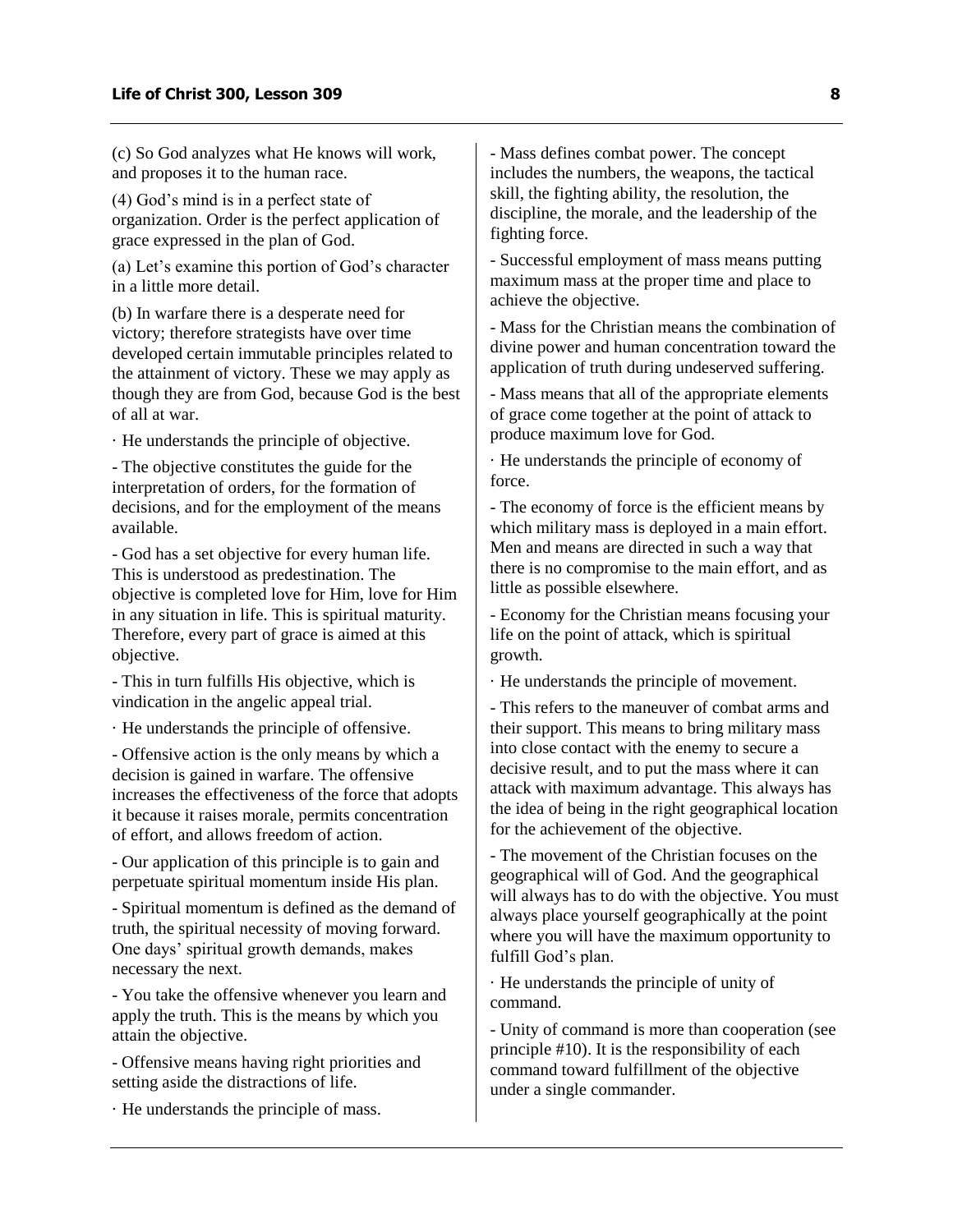- Each command has a single commander who is responsible for the direction of his command toward the objective. Each command is to remain unified under that commander.

- In the spiritual realm, this is the church under the headship of Jesus Christ, and the local church under the headship of the pastor.

- In the local church, the pastor is responsible for directing his flock toward the objective of spiritual maturity, mature love for God. The responsibility of the flock is to remain unified under that command in humility.

· He understands the principle of surprise.

- Surprise in some form is essential to obtain maximum effect in battle with minimum loss. Surprise occurs in many categories of military activity: time, place, direction, force, tactics, and weapons.

- God has applied the principle of surprise with regard to progressive revelation, having portions of His truth concealed, even to the angels, and even to His Son.

- Our application of surprise is in the content of our soul. We have the right to privacy as Christians, and this privacy of the priesthood extends to the angelic realm; we think in our own souls apart from the intrusion of any creature save God Himself.

- With privacy, we have the advantage of surprise during testing, so that there is a progressive revelation of our hearts through the course of our lives.

· He understands the principle of Security.

- Security is defined in military science and tactics as all measures which are taken to guard against observations, surprise,, and hostile interference with effective maneuver. Security is designed to gain and maintain the power of freedom of action.

- Eternal security is what God does for us in order to make us free. At the moment we believe, we may have the confidence that our salvation remains secure forever.

- Dismantling the cosmic complex and keeping it at bay is what we must do to keep our offensive operation of spiritual momentum secure.

- Because sin entangles us on the course to our destiny, we must keep its power to a minimum in our lives. When sin is minimized, we maximize our freedom of action, especially related to our spiritual advance.

· He understands the principle of Simplicity.

- Simplicity means that all military plans, at any level of command, must be simple and free from complicated maneuvers. Orders have to be direct and free from contingencies. Frequent changes of plan should be avoided, and the unity of command should be observed.

- "But the greatest commandment is this: to love the Lord your God with all your heart and soul and might."

- That is elegantly simple. Love God.

- We love God through our pursuit of the word.

- We love Him through our application of the word.

- We love Him through expressing praise and thanksgiving.

- We love Him through spreading the word in ambassadorial function.

- We love Him through depending on Him when we are helpless.

- We love Him through our enduring love for Him in both the distractions of prosperity and the darkness of adversity.

- As long as you love God as He truly is, you will be within the bounds of the simplicity of His plan.

· He understands the principle of cooperation.

- By cooperation is meant that all elements of a mission work together for the achievement of the objective. This includes the principle of teamwork. Cooperation within a command is attained when everyone interprets his orders in an intelligent manner, and executes them in accordance with the spirit and the intent of the authority issuing them.

- Between independent commanders, cooperation is attained by each working for a common objective without reference to personal ambition.

- This is the necessity of virtue love in the local church. The mission of the local church is for each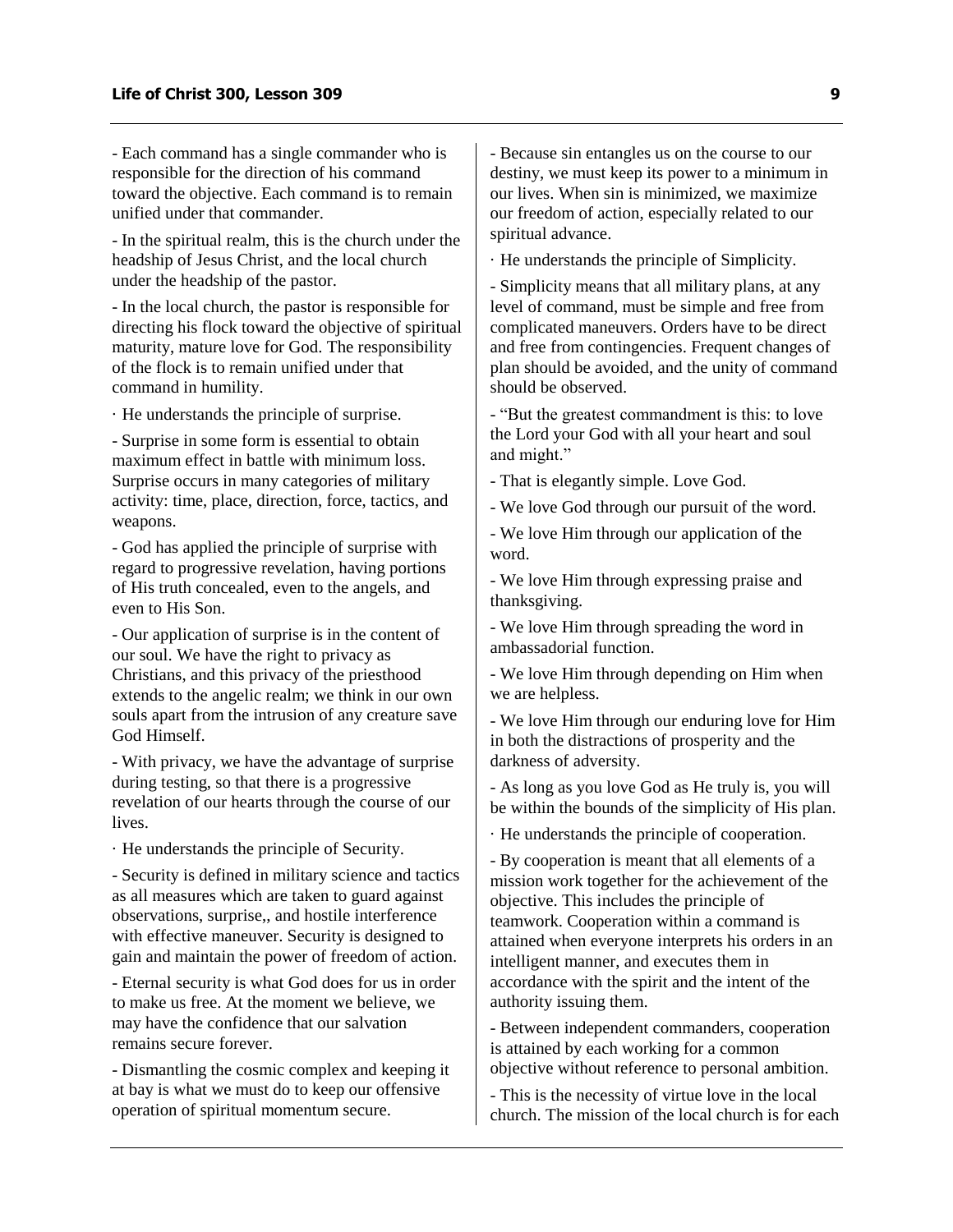individual of that body to achieve the objective of mature love for God

- Therefore, personal ambition must be set aside, along with every form of illicit judgment. Forgiveness must go out toward failure, and tolerance toward idiosyncratic behavior.

- There must also be virtue in the great body of Christ when two people from different local churches are in contact with one another.

- They must always approach the differences in the ministry with virtue, so that there is no undue bickering and inordinate competition.

(c) Chaos always comes about as a result of sin and wrong priorities in life; order enters in when truth is applied. Satan brings chaos, and God order.

(5) Now God has the absolute and infinite power to bring about the desire of His will. This is His sovereignty.

(a) God has volition, and since He is perfect, God's volition always acts in a right manner.

(b) God's will is always supreme over creature volition. It is God's sovereign choice, however, to allow creatures free will.

(c) There is often a gap between desire and execution. God's willpower always bridges that gap.

(d) People of good character always have willpower. Understanding justice and love and grace and order is useless without bringing it to bear by means of will.

(6) The temperament of God is immutable, and therefore He does not change. This characteristic applies to His willpower when it is tested, and we call it faithfulness.

(a) Faithfulness is willpower extended over time.

(b) Faithfulness is not affected by adversity, nor is it distracted by prosperity.

(c) God loves us both when we sin and when we love Him. He is faithful even when we deny Him.

(d) Faithfulness is a desirable characteristic in creatures. Indeed we must have it in order fulfill God's plan, and to succeed in any endeavor in life.

(e) Illustration: this ministry.

(7) God has integrity in communication.

(a) He is forthright, clear, sufficient, and honest when He communicates.

(b) And of course He always keeps His word. This is His veracity.

There are often attacks against the character of Christ, but just as often, and perhaps even more often, there are attacks against the hypostatic union. The cults will either attack the deity or the humanity of Christ in such a way as to undermine His mediatorship and His example for the behavior of men.

Jesus Christ was and the Son of God, the Savior of the World. He was both fully man and fully God. He died as the mediator between God and man.

Herod's paranoid response: "But Herod after hearing [these things] was saying, 'I personally beheaded John; but who is this man concerning whom I am hearing such things? The one whom I beheaded, John, he is risen. For this reason the miracles are working in him.' And he kept on seeking to see Him."

See the section on the beheading of John the Baptist.

So Herod hears of Jesus, and remembers his personal involvement with the beheading of John the Baptist. He even tells a little fib; that he personally beheaded John, when in fact it was the royal executioner who actually did the deed.

But Herod certainly saw the head on the platter, and recognized it as belonging to John the Baptist. He knew objectively that the man was dead.

The next part of his thinking is with regard to Christ. "Who is this man concerning whom I am hearing such things?"

The delegation of John's two disciples had returned to the household prison, and reported to John about what they saw and heard from Jesus. Did Herod hear about this? Surely he would be able to see that there were two different men here!

Later, John was gruesomely murdered at the decree of Herod.

And after this, Herod concludes that John has risen. Herod has a colossal complex of guilt. His